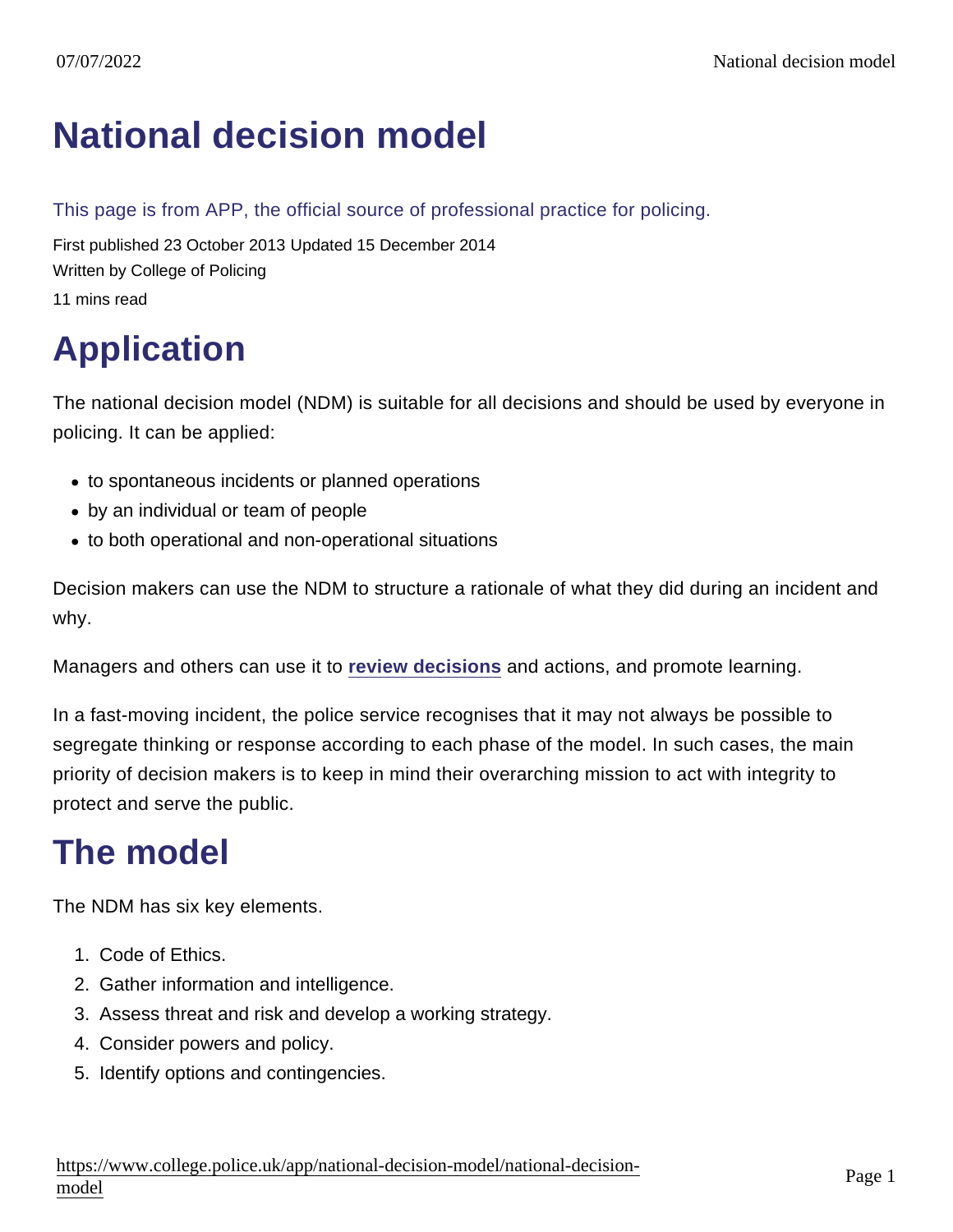6. Take action and review what happened.

Each component provides the user with an area for focus and consideration. The element that binds the model together is the Code of Ethics at the centre.

### Code of Ethics

The NDM puts the Code of Ethics at the heart of all police decision making. This distinguishes the NDM from other decision-making models and recognises the need for all police decisions to be consistent with the principles and standards of behaviour set out in the Code.

### Policing principles

The policing principles originate from the [Principles of Public Life](https://www.gov.uk/government/publications/the-7-principles-of-public-life) developed by the Committee on Standards in Public Life in 1995. The Code of Ethics includes the principles of 'fairness' and 'respect' as research has shown these to be crucial to maintaining and enhancing public confidence in policing.

- Accountability you are answerable for your decisions, actions and omissions.
- Fairness you treat people fairly.
- Honesty you are truthful and trustworthy.
- $\bullet$  Integrity you always do the right thing.
- Leadership you lead by good example.
- Objectivity you make choices on evidence and your best professional judgement.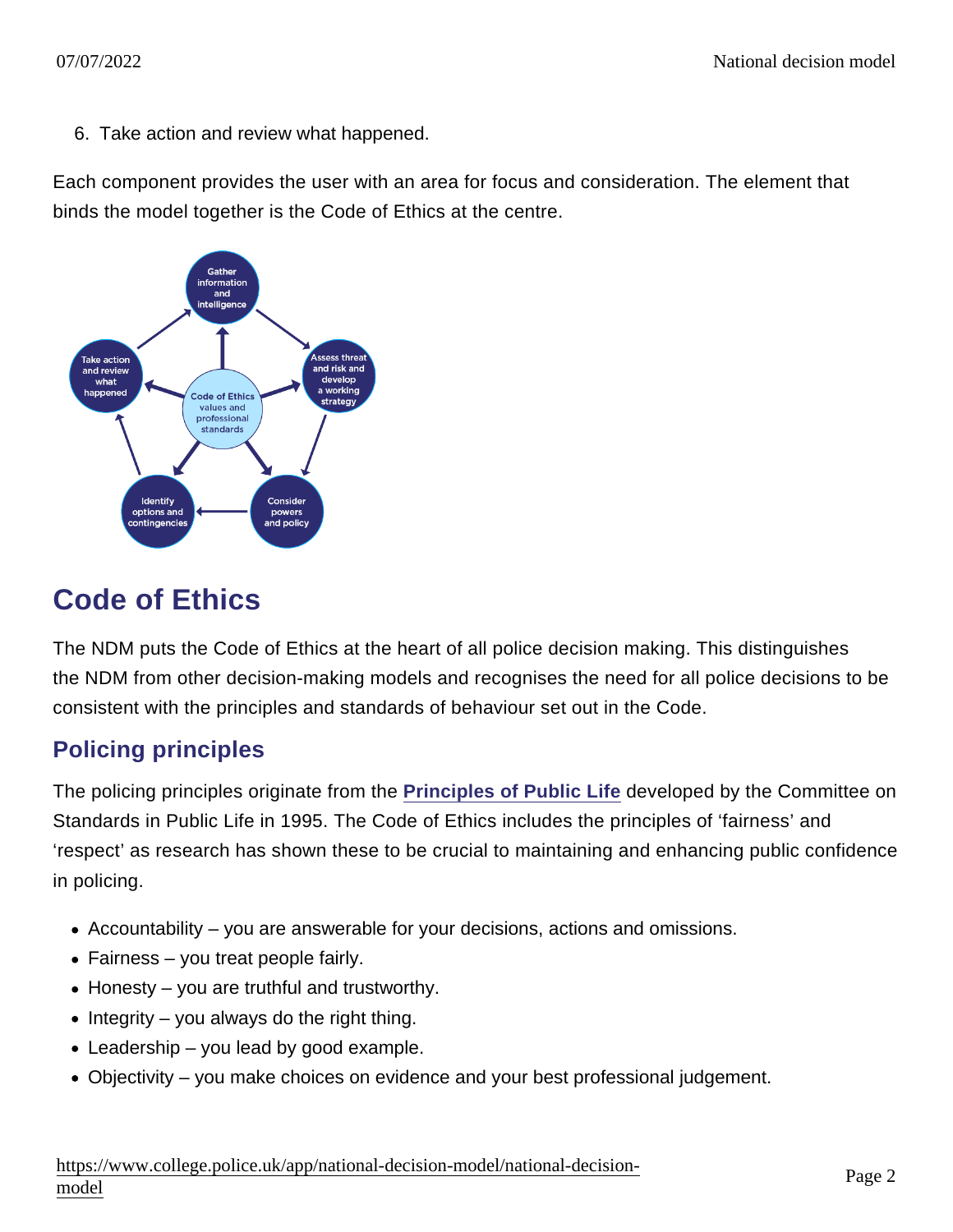- Openness you are open and transparent in your actions and decisions.
- Respect you treat everyone with respect.
- Selflessness you act in the public interest.

#### Standards of professional behaviour

These standards originate from the [Police \(Conduct\) Regulations 2012](http://www.legislation.gov.uk/uksi/2012/2632/schedule/2/made) (for police officers) and the [Police Staff Council Joint Circular 54](http://www.local.gov.uk/web/workforcelibrary/police-staff-council-circulars) (for police staff). They reflect the expectations that the College of Policing and the public have of the behaviour of those working in policing.

- 1. Honesty and integrity I will be honest and act with integrity at all times, and will not compromise or abuse my position.
- 2. Authority, respect and courtesy I will act with self-control and tolerance, treating members of the public and colleagues with respect and courtesy. I will use my powers and authority lawfully and proportionately, and will respect the rights of all individuals.
- 3. Equality and diversity I will act with fairness and impartiality. I will not discriminate unlawfully or unfairly.
- 4. Use of force I will only use force as part of my role and responsibilities, and only to the extent that it is necessary, proportionate and reasonable in all the circumstances.
- 5. Orders and instructions I will, as a police officer, give and carry out lawful orders only, and will abide by police regulations. I will give reasonable instructions only, and will follow all reasonable instructions.
- 6. Duties and responsibilities I will be diligent in the exercise of my duties and responsibilities.
- 7. Confidentiality I will treat information with respect, and access or disclose it only in the proper course of my duties.
- 8. Fitness for work I will ensure, when on duty or at work, that I am fit to carry out my responsibilities.
- 9. Conduct I will behave in a manner, whether on or off duty, which does not bring discredit on the police service or undermine public confidence in policing.
- 10. Challenging and reporting improper behaviour I will report, challenge or take action against the conduct of colleagues which has fallen below the standards of professional behaviour.

### Six key elements (CIAPOAR)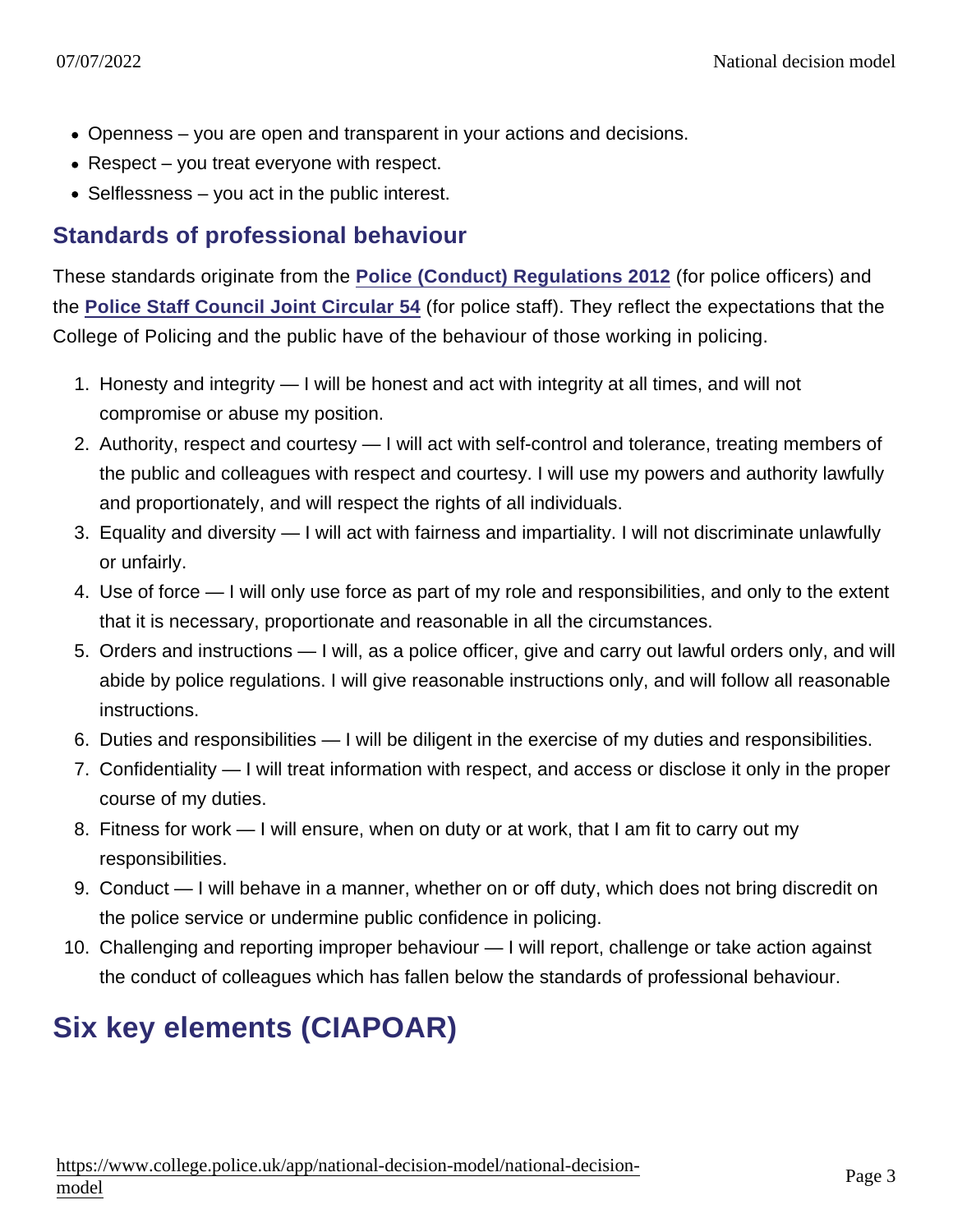The mnemonic CIAPOAR can help users to remember the six key elements of the NDM. It also acts as an aide-memoire in aspects of decision making.

- Code of Ethics principles and standards of professional behaviour.
- $\bullet$  Information gather information and intelligence.
- Assessment assess threat and risk and develop a working strategy.
- Powers and policy consider powers and policy.
- Options identify options and contingencies.
- Action and review take action and review what happened.

### Code of Ethics

The Code of Ethics sets out the policing principles that members of the police service are expected to uphold and the standards of behaviour they are expected to meet. Many forces have their own values statements which are complementary to the Code of Ethics.

Throughout a situation, decision makers should ask themselves the following questions.

- Is what I am considering consistent with the Code of Ethics?
- What would the victim or community affected expect of me in this situation?
- What does the police service expect of me in this situation?
- Is this action or decision likely to reflect positively on my professionalism and policing generally?
- Could I explain my action or decision in public?

#### Information – gather information and intelligence

[https://www.college.police.uk/app/national-decision-model/national-dec](https://www.college.police.uk/app/national-decision-model/national-decision-model)ision-<br>[mode](https://www.college.police.uk/app/national-decision-model/national-decision-model)l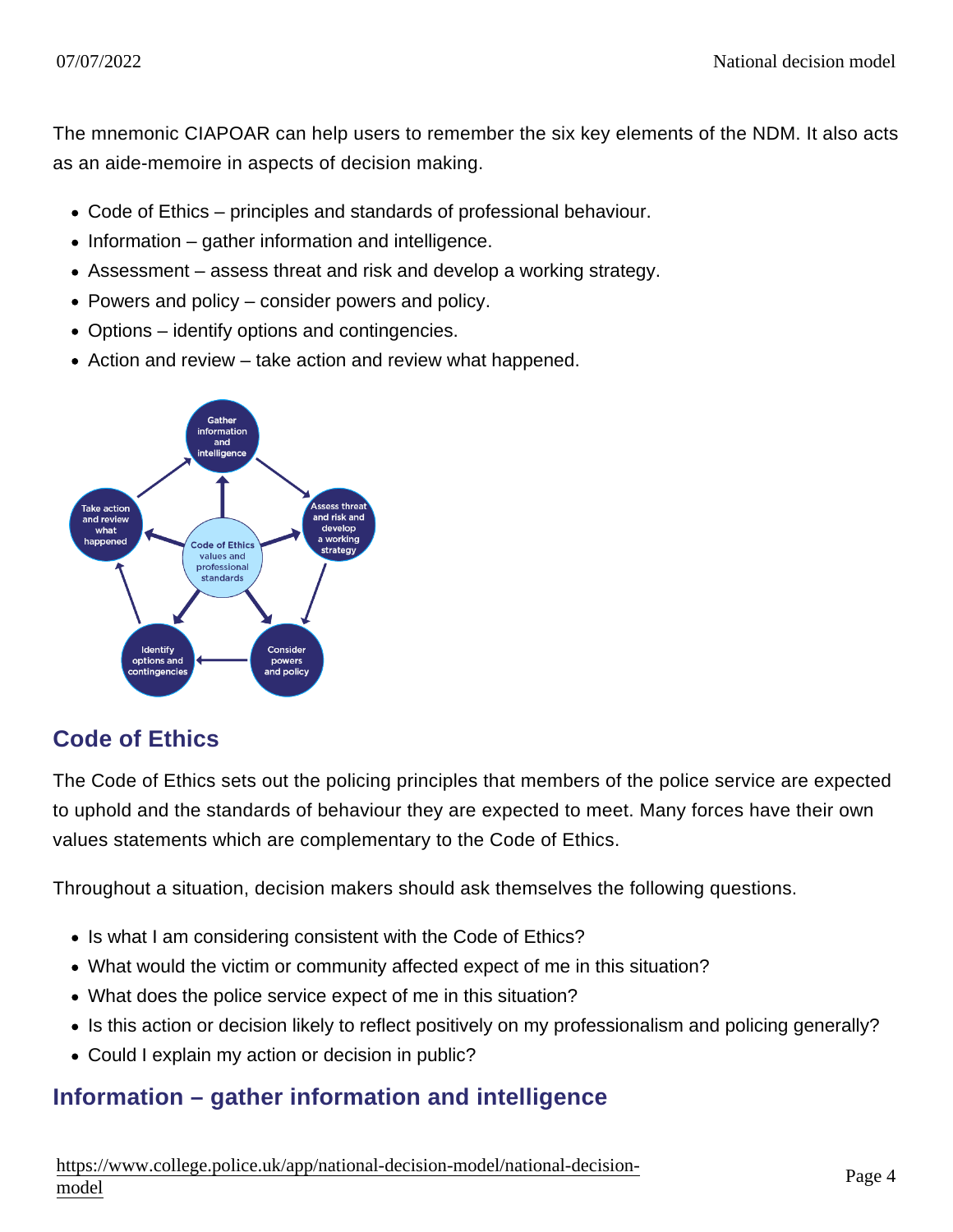During this stage the decision maker defines the situation (ie, defines what is happening or has happened) and clarifies matters relating to any initial information and intelligence.

Decision makers (ie, potentially everyone in policing) could ask themselves the following questions.

- What is happening?
- What do I know so far?
- What do I not know?
- What further information (or intelligence) do I want/need at this moment?

#### Assessment – assess threat and risk and develop a working strategy

This analytical stage involves assessing the situation, including any specific threat, the risk of harm and the potential for benefits. Among other things decision makers should consider the objectives of preventing discrimination, promoting good relations and fostering equal opportunities.

Develop a working strategy to guide subsequent stages by asking the following questions.

- Do I need to take action immediately?
- Do I need to seek more information?
- What could go wrong (and what could go well)?
- What is causing the situation?
- How probable is the risk of harm?
- How serious would it be?
- Is that level of risk acceptable?
- Is this a situation for the police alone to deal with?
- Am I the appropriate person to deal with this?
- What am I trying to achieve?
- Will my action resolve the situation?

### Powers and policy – consider powers and policy

This stage involves considering the powers, policies and legislation that could apply in this particular situation.

Decision makers could ask themselves the following questions.

What police powers might be required?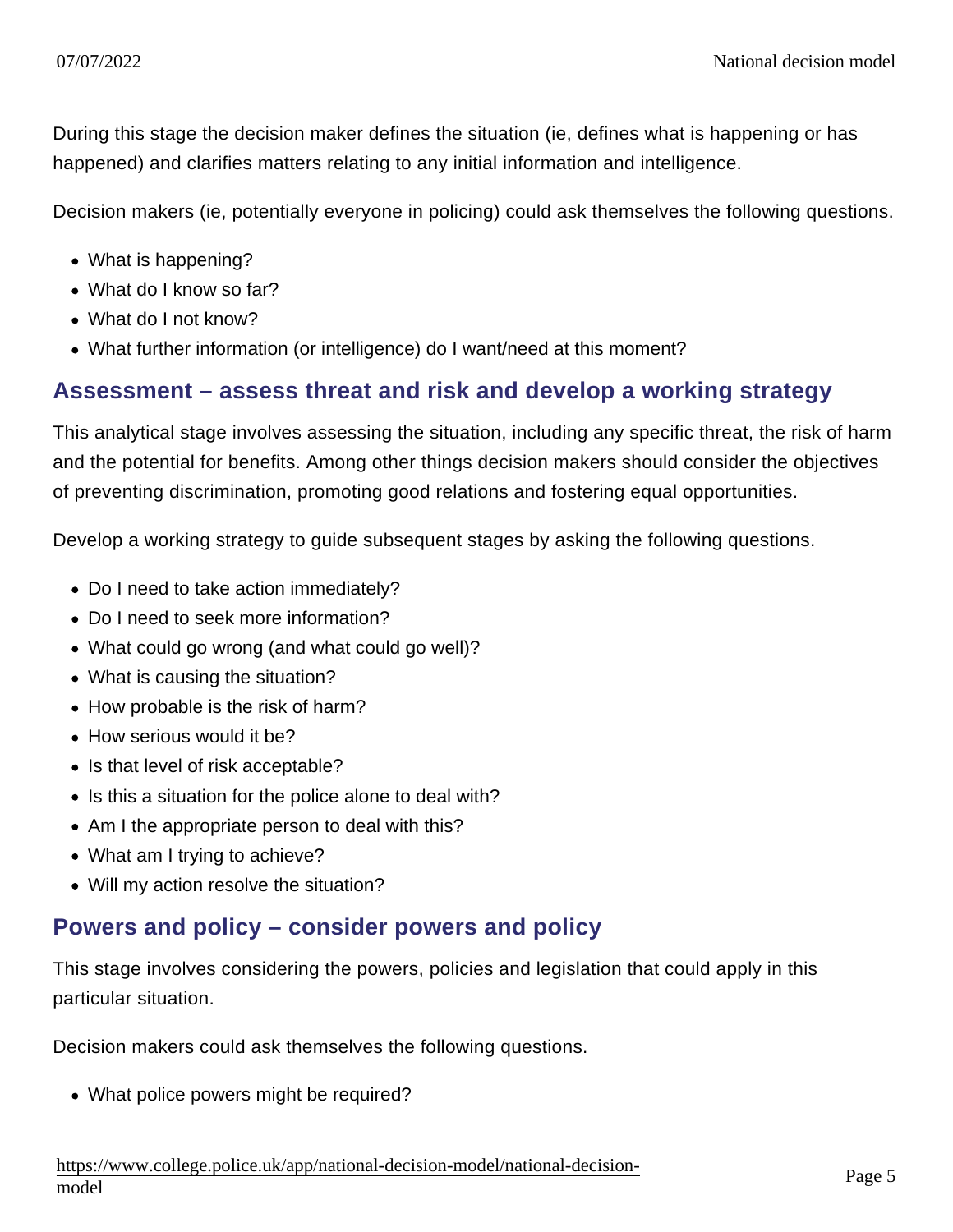- Is there any national guidance covering this type of situation?
- Do any local organisational policies or guidelines apply?
- What legislation might apply?
- Is there any research evidence?

It may be reasonable to act outside policy as long as there is a good rationale for doing so.

#### Options – identify options and contingencies

This stage involves considering the different ways to make a particular decision (or resolve a situation) with the least risk of harm.

Decision makers should consider:

- the options that are open
- the immediacy of any threat
- the limits of information to hand
- $\bullet$  the amount of time available
- the available resources and support
- their own knowledge, experience and skills
- the impact of potential action on the situation and the public
- what action to take if things do not happen as anticipated

If decision makers have to account for their decisions, will they be able to say they were:

- proportionate, legitimate, necessary and ethical?
- reasonable in the circumstances facing them at the time?

#### Action and review – take action and review what happened

This stage has two distinct steps. At the action step, decision makers are required to make and implement appropriate decisions. The review step requires decision makers to review and reflect on what happened once an incident is over.

Action

Respond: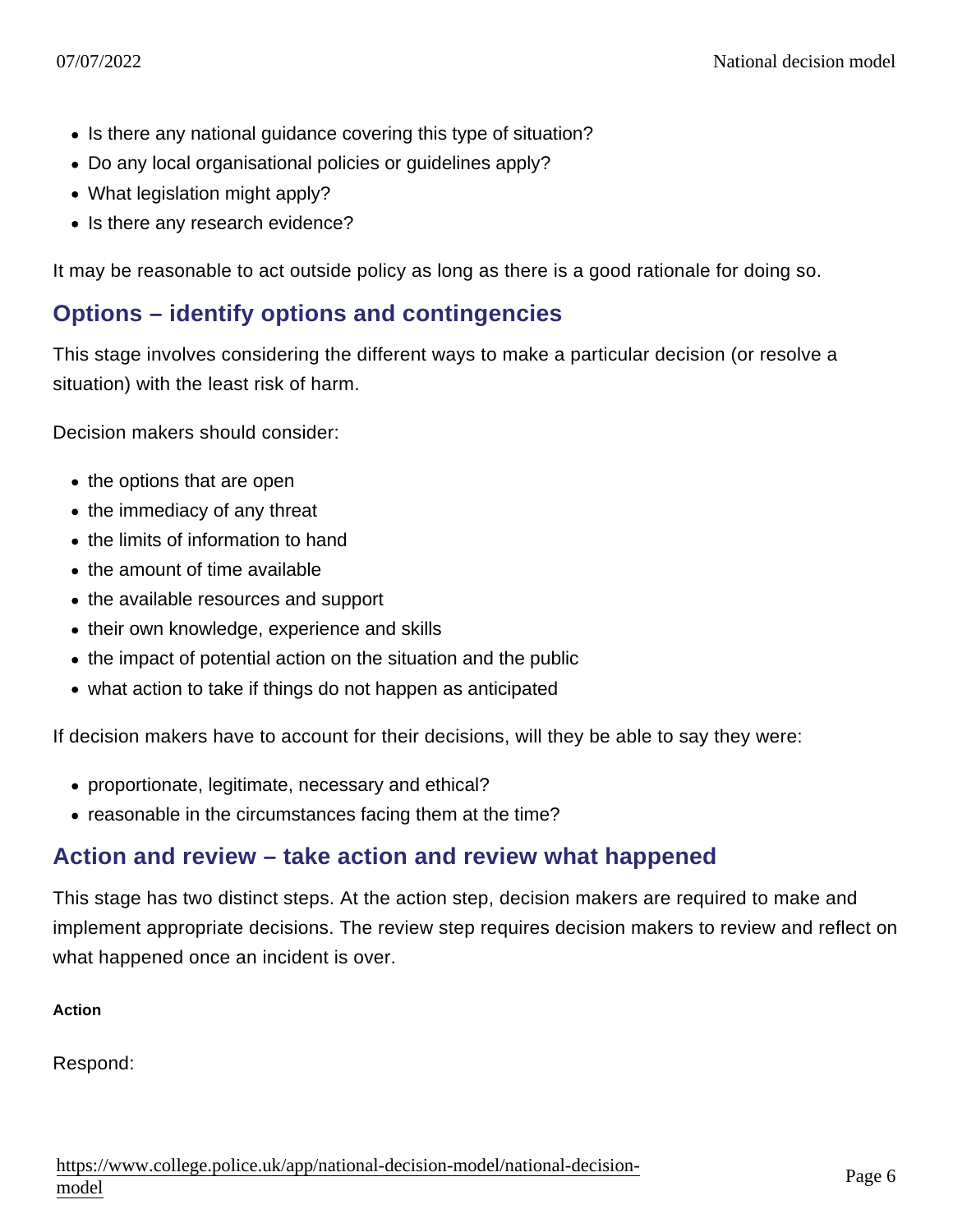- Implement the option you have selected.
- Does anyone else need to know what you have decided?

Record:

If you think it is appropriate, record what you did and why.

Monitor:

- What happened as a result of your decision?
- Was it what you wanted or expected to happen?

If the incident is continuing, go through the NDM again as necessary.

Review

If the incident is over, review your decisions, using the NDM. What lessons can you take from how things turned out and what might you do differently next time? If appropriate, evaluate the impact of the decision on outcomes.

# Recording decision making

Decision makers are accountable for their decisions and must be prepared to provide a rationale for what they did and why. In some circumstances the need to document decisions is prescribed by statute, required by organisational strategies, policies or local practices, or left to the decision maker's discretion.

Whatever the circumstances, the police service recognises that it is impossible to record every single decision and that not all decisions need to be recorded. In most instances professional judgement should guide officers on whether or not to record the rationale, as well as the nature and extent of any explanation.

The record should be proportionate to the seriousness of the situation or incident, particularly if this involves a risk of harm to a person.

Decision makers may find the mnemonic CIAPOAR provides a useful structure for recording the rationale behind their decisions (for example, brief notes in notebooks against individual letters).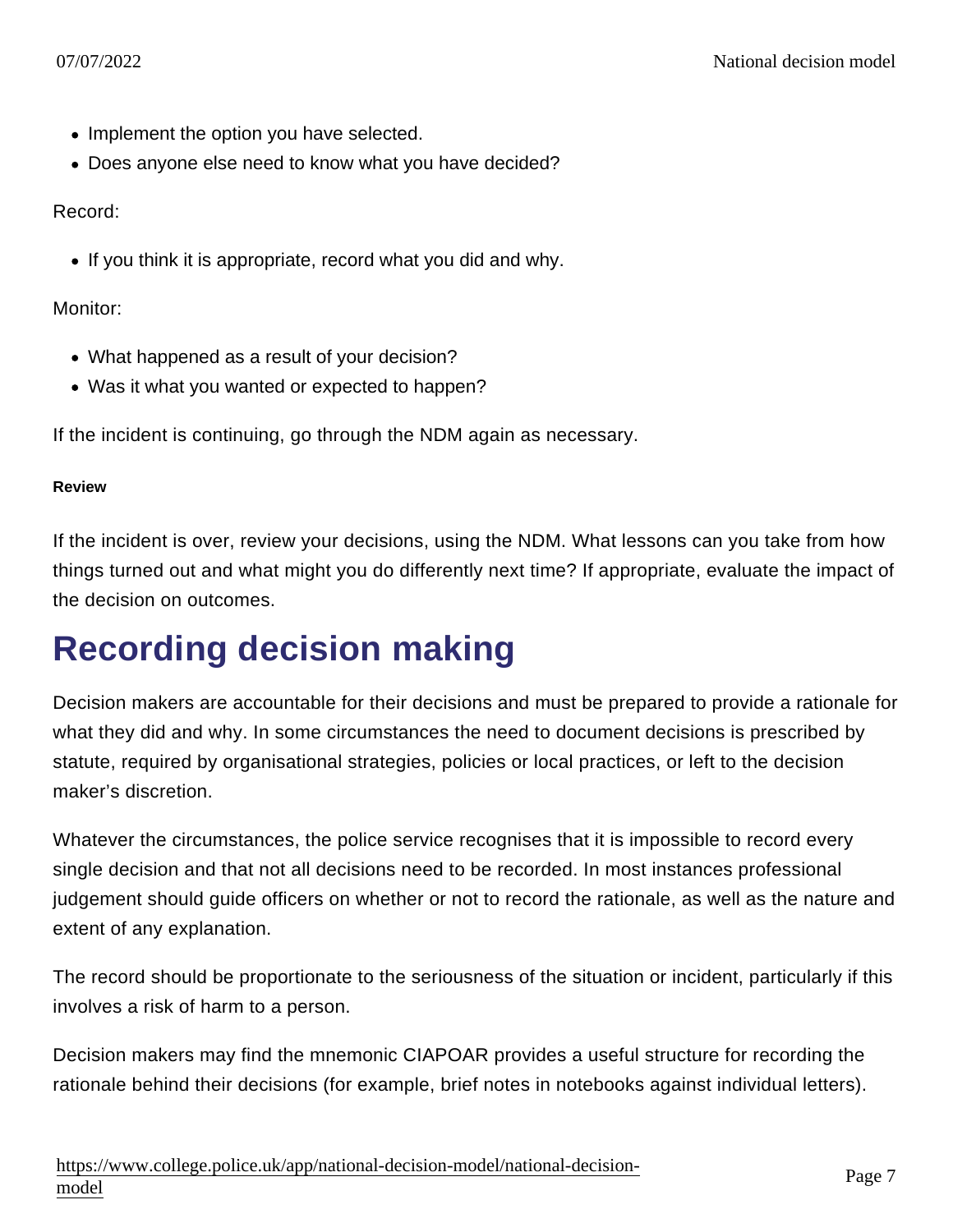Any notes should be proportionate to the situation.

- C the principles and standards of the Code of Ethics considered during decision making.
- I information and intelligence known about the situation.
- $\bullet$  A how it was assessed and what the working strategy was.
- $\bullet$  P any powers, policies, legislation that applied.
- O the main options considered.
- $\bullet$  A the decision made or action taken.
- $\bullet$  R the resulting outcome.

CIAPOAR may also be useful when describing or reviewing a decision.

# Reviewing decision making

The NDM can be useful for examining decisions made and action taken, whether by a supervisor or during an informal investigation or a formal inquiry.

#### Code of Ethics

• How were the principles and standards of professional behaviour demonstrated during the situation?

Information

What information or intelligence was available?

#### Assessment

- What factors (potential benefits and harms) were assessed?
- What threat and risk assessment methods were used (if any)?
- Was a working strategy developed and was it appropriate?

#### Powers and policy

- Were there any powers, policies and legislation that should have been considered?
- If policy was not followed, was this reasonable and proportionate in the circumstances?

**Options**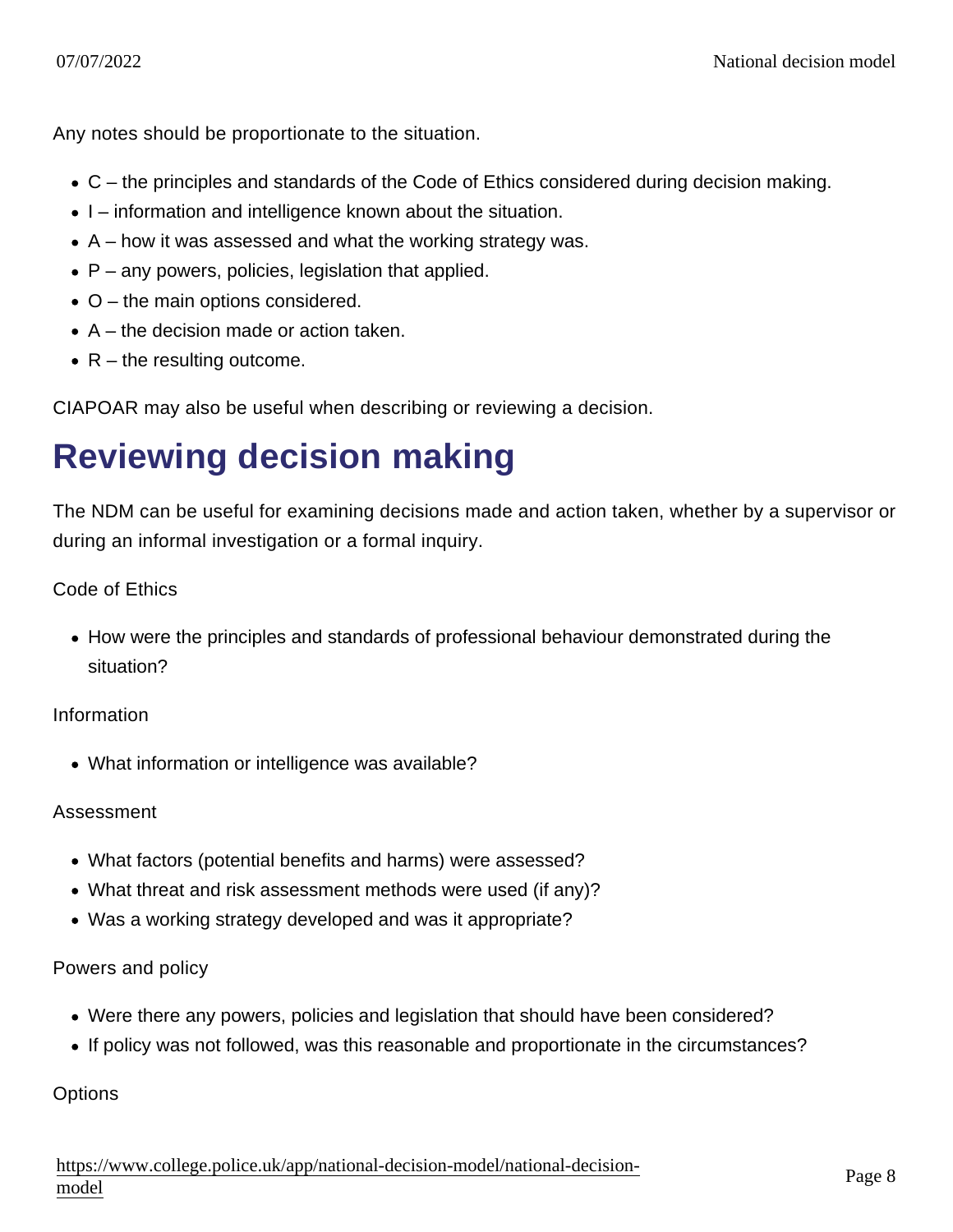• How were feasible options identified and assessed?

#### Action and review

- Were decisions proportionate, legitimate, necessary and ethical?
- Were decisions reasonable in the circumstances facing the decision maker?
- Were decisions communicated effectively?
- Were decisions and the rationale for them recorded as appropriate?
- Were decisions monitored and reassessed where necessary?
- What lessons can be learnt from the outcomes and how the decisions were made?

### Questions for supervisors

In reviewing and reflecting on decisions, questions that supervisors might ask themselves include the following.

- Did you recognise and acknowledge instances of initiative or good decisions (and were they passed to managers where appropriate)?
- Did you recognise, question and challenge instances of poor decision making?
- Can you relate the decision making to the Code of Ethics?
- Are there any opportunities for organisational learning?

Even where the outcome was not as planned, if the decision was reasonable and proportionate in the circumstances, and made in accordance with the Code of Ethics, the decision maker deserves the support of their supervisor and that of the organisation.

### The joint decision model

The NDM is the primary decision model for the police service. However, responding to emergencies is a multi-agency activity and the resolution of an emergency will usually involve collaboration between police, fire and rescue, and ambulance services.

The Joint Emergency Services Interoperability Programme (JESIP) has been established to improve the ways in which the three emergency services work together at major and complex incidents.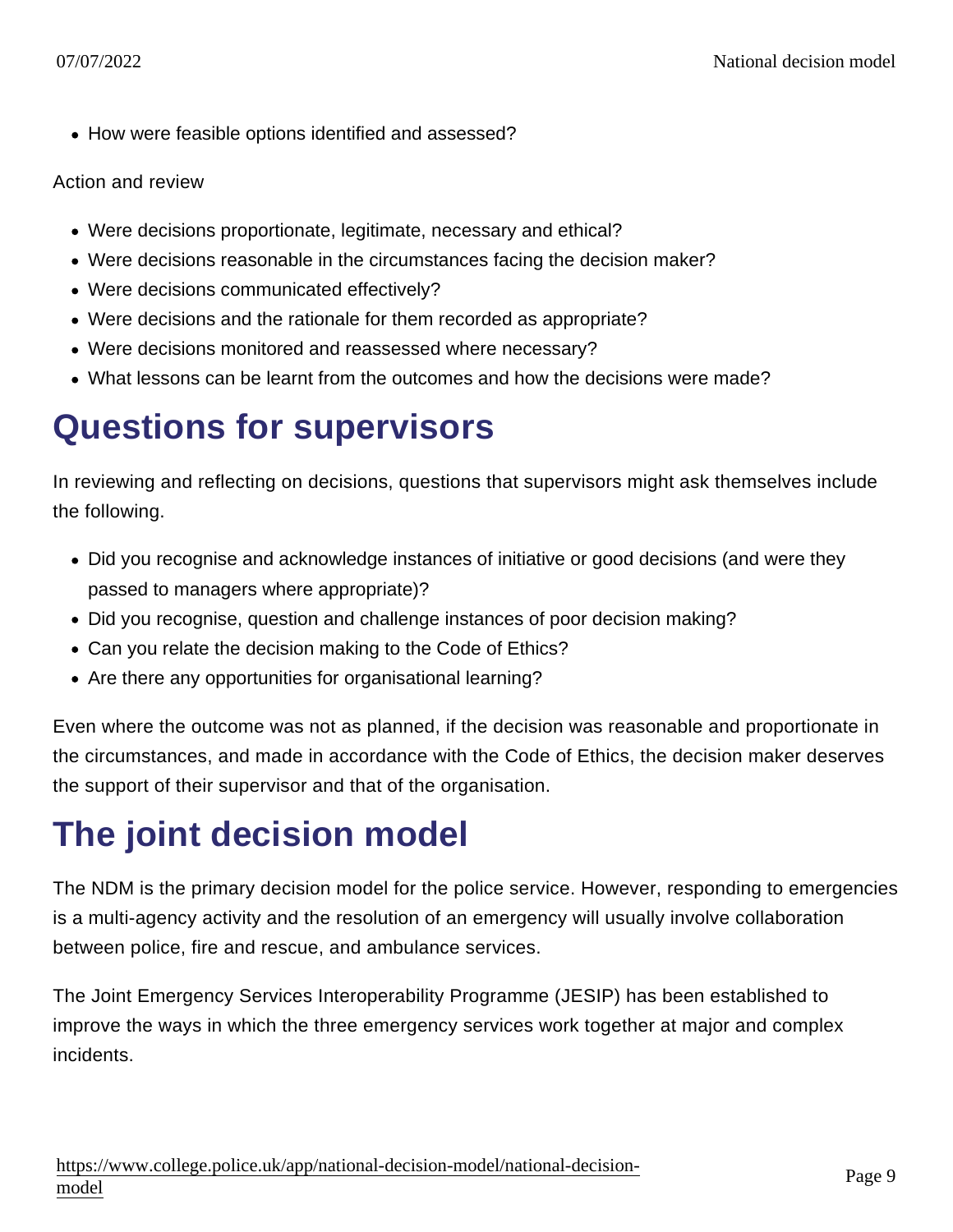When commanders arrive at the scene of a major incident, it is essential that they can quickly establish what is happening around them and jointly agree a plan of action. The [joint decision](http://www.jesip.org.uk/joint-decision-model/) [model \(JDM\)](http://www.jesip.org.uk/joint-decision-model/) has been adapted from the NDM to enable this to happen.

The single difference between the JDM and the NDM is the wording in the central box. The NDM has the Code of Ethics in the centre, whereas the JDM has 'Working Together, Saving Lives, Reducing Harm'.

#### [According to JESIP](http://www.jesip.org.uk/wp-content/uploads/2013/07/JESIP-Joint-Doctrine.pdf) :

Joint decisions must be made with reference to the overarching or primary aim of any response to an emergency: to save lives and reduce harm. This is achieved through a coordinated, multi-agency response. Decision makers should have this uppermost in their minds throughout the decision-making process.

The mission of policing is to prevent crime and protect the public. The objectives of saving lives and reducing harm are, therefore, entirely consistent with the police mission and the Code of Ethics.

In working towards the JESIP objectives, police personnel are expected to act with principles such as integrity, honesty, respect, fairness and selflessness – ie, all the principles and standards of professional behaviour outlined in the Code of Ethics.

When involved in joint situations, the three emergency services will apply the model collectively. For example, they will consider and share information, make a shared assessment, and take any respective powers and policies into consideration.

Emergency situations may involve differing professional opinions on the best course of action. Reaching a joint decision that is not necessarily the same one as the police would have decided on if they were the only agency making the decision is the nature of collaboration and a feature of joint working. As long as the police representatives can agree the proposed decision is proportionate, lawful, necessary and ethical, there is no conflict with the Code of Ethics.

**JESIP** 

### **Tags**